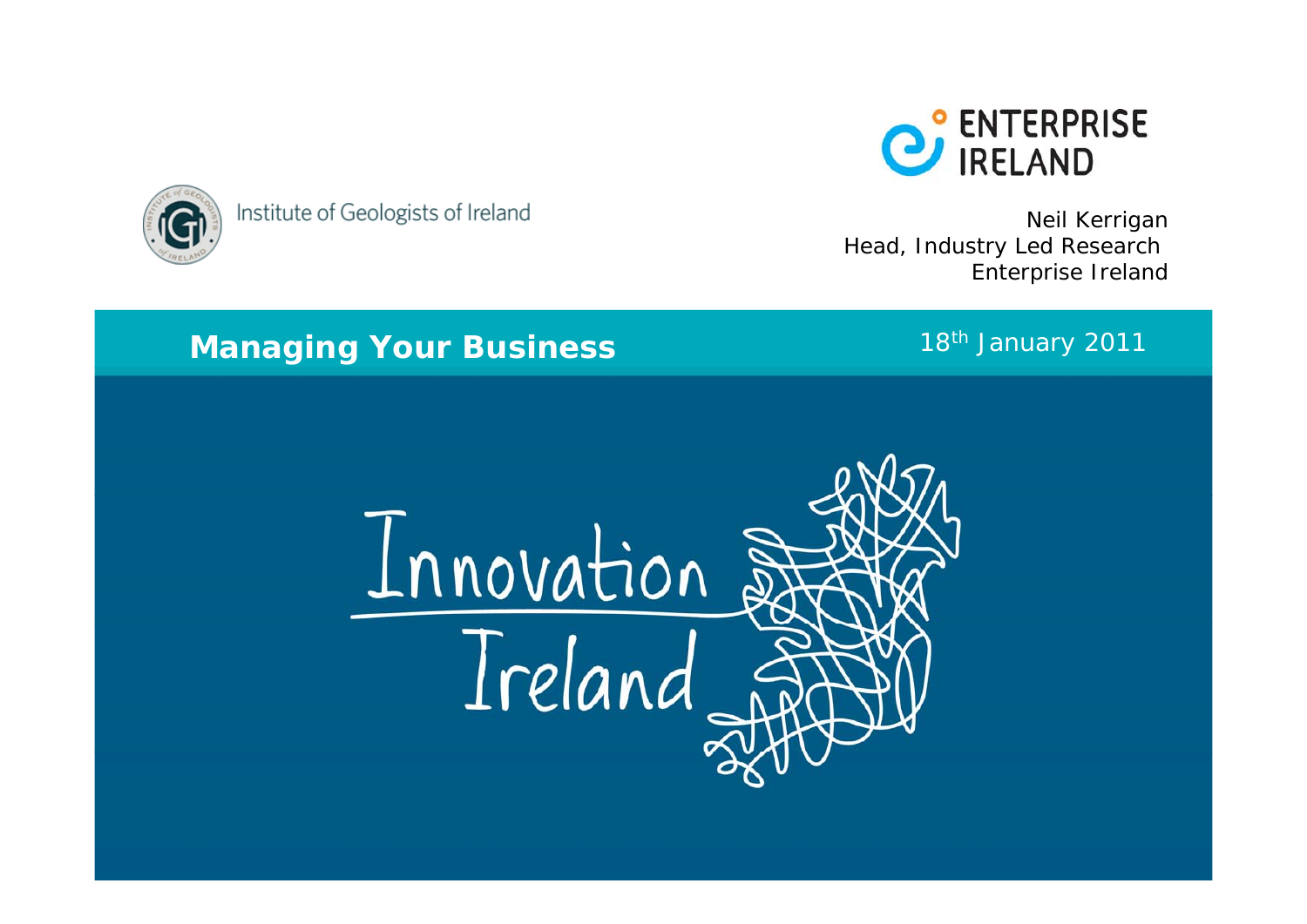



# **Topics**

- **Indigenous industry**
- **Enterprise Ireland**
- **Issues and learning**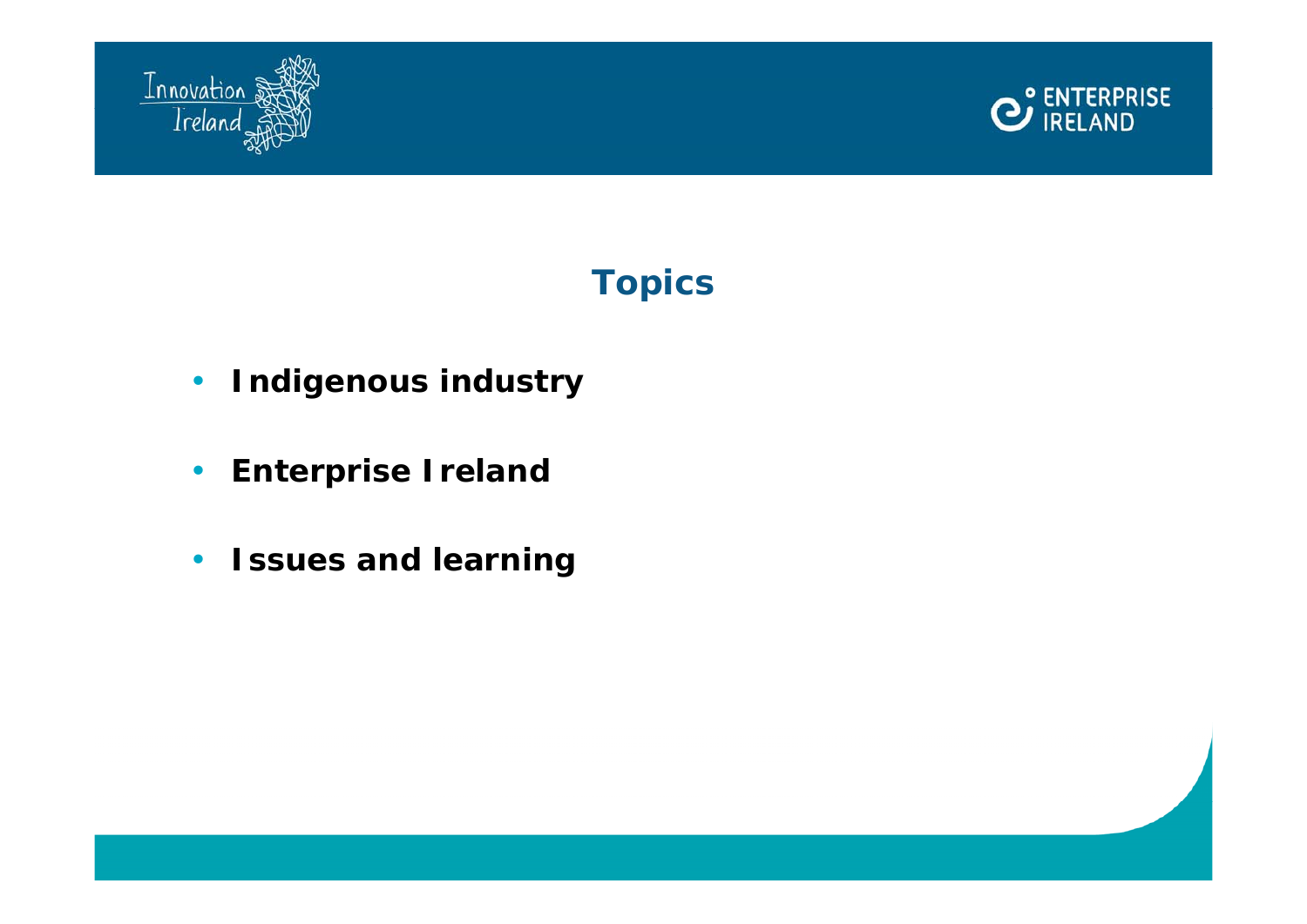



## **Ireland is a small open economy**

- **We are small, so …**
	- **4 m population size of Greater Manchester area**
	- **EXPORTS = JOBS**
- **One of the most open economies in the world** 
	- **156% of GDP is traded**
	- **One-third approx. private sector jobs are directly or indirectly in internationally traded sector**
- **Enterprises trading internationally** 
	- **Indigenous manufacturing and international services (3500 Co's)**
	- **Foreign direct investment/MNCs (1000+ Co's)**
	- **Tourism sector**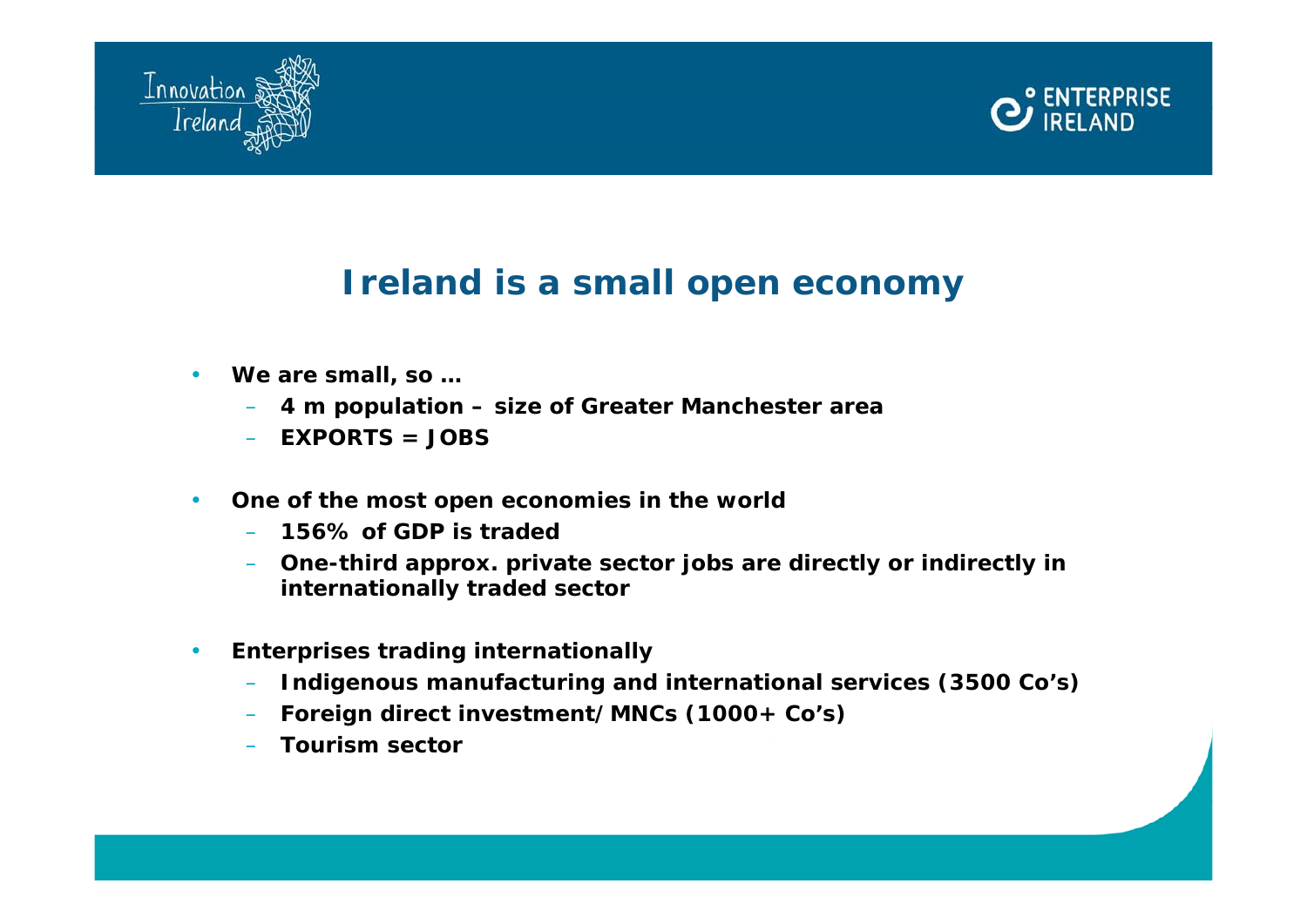



## **Irish-owned companies are central to Ireland's continued economic success and prosperity**

#### • **Enterprise Ireland has 3,500 client companies who:**

- Achieved exports of  $\epsilon$ 13 billion (2009)
	- Gross gains €500m
- Had sales of €32.6 billion
- Employed 133,500 people directly and created 7,400 new jobs (net loss 19,000) and supporting indirectly another 100,000 jobs.
- Spent approx. €20b on payroll costs and Irish-sourced goods and services
- Delivered a significant regional impact in all parts of the country 60% of jobs are outside greater Dublin area.
- **Direct Investment abroad (€123b) now exceeds direct investment in Ireland (€120b) – 2008.**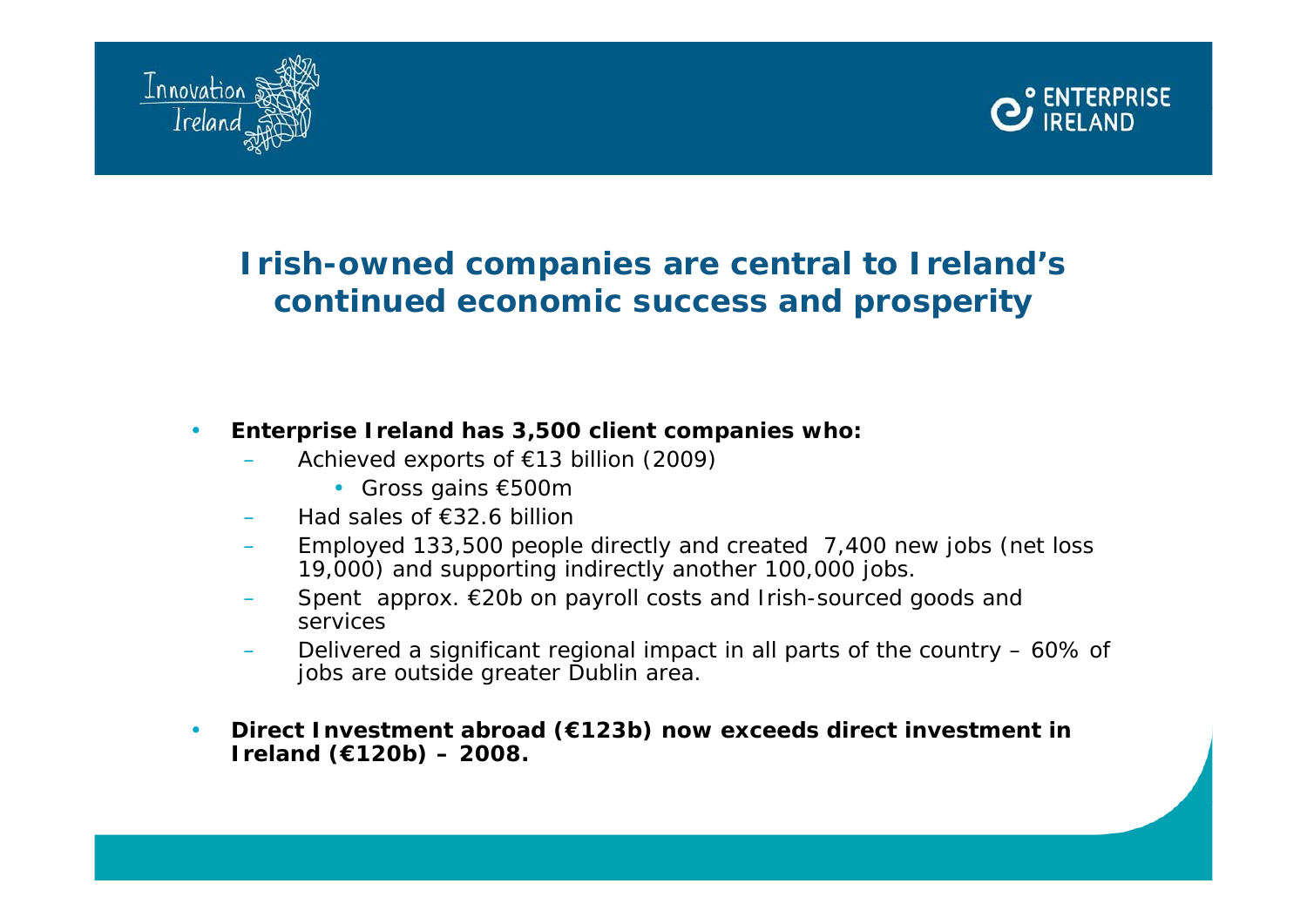



#### **Contribution of our clients to the economy**

Enterprise Ireland Companies No of companies 3500 Employment 133,523 Spend in economy c.€20bn



IDA Companies No of companies 1000 Employment 124,759 Spend in economy €21bn

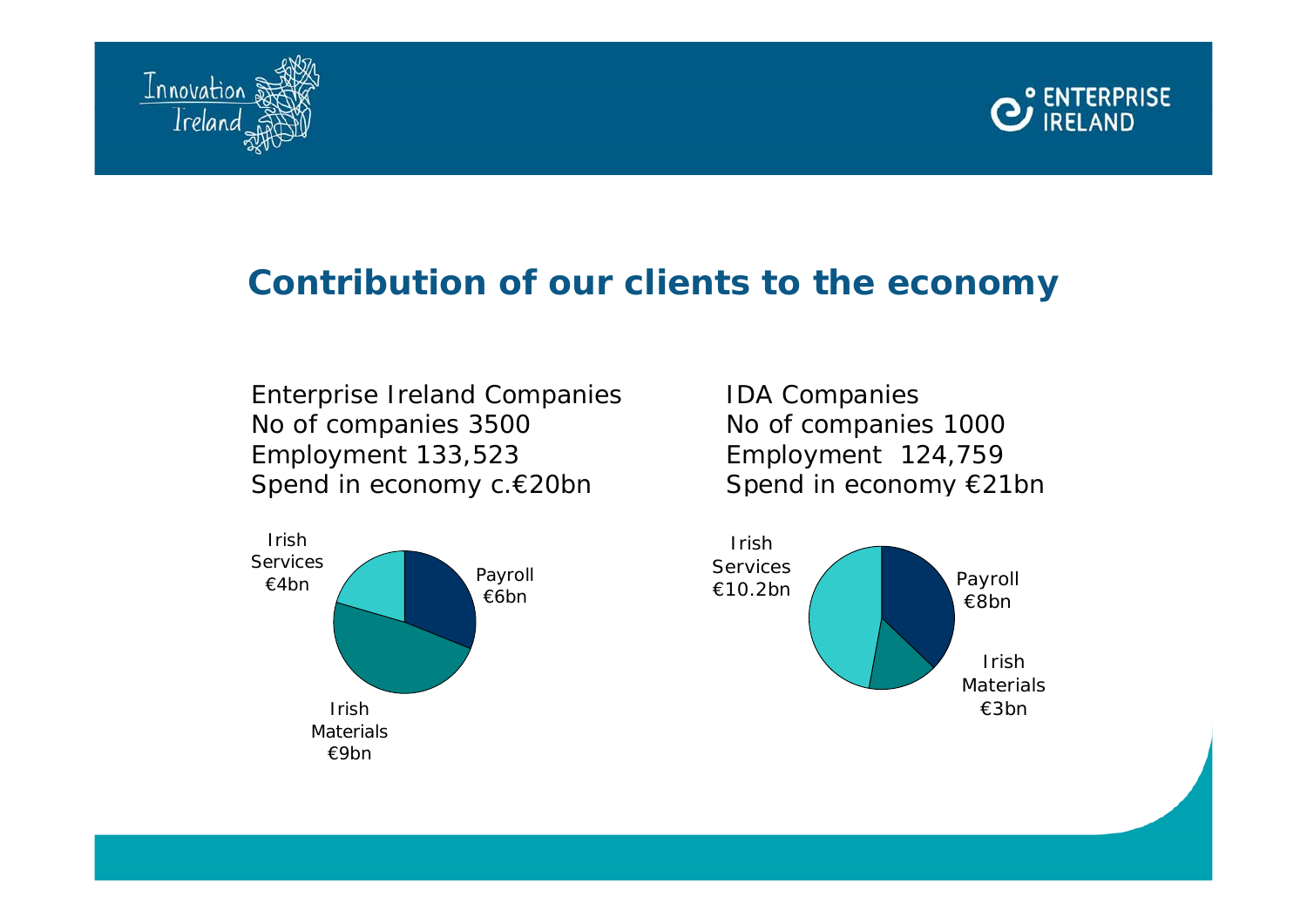



## **Export Growth**

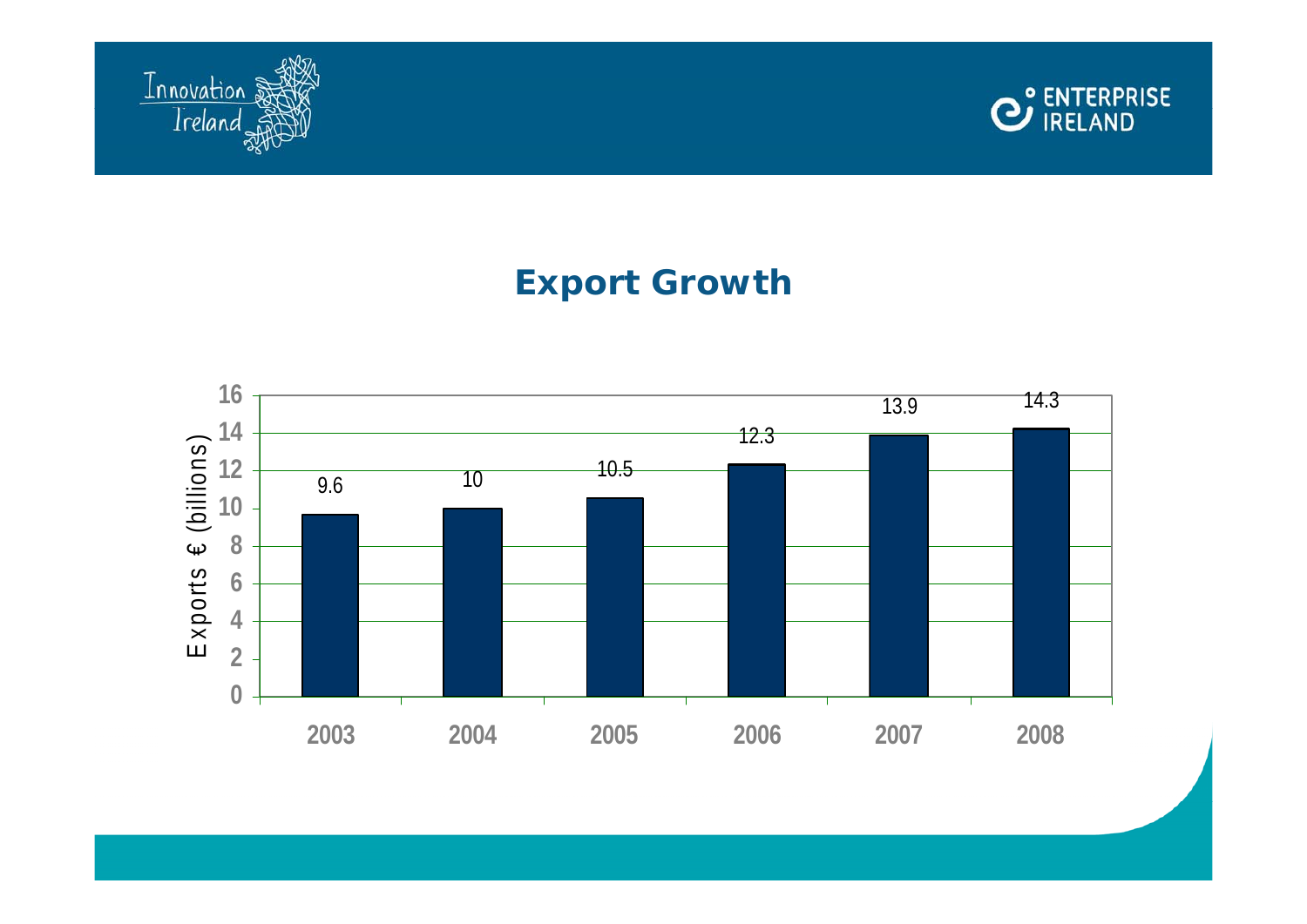



#### **Irish businesses are more innovative (Grant Thornton 2010)**

|                                            | % of Irish<br><b>respondents</b> | % of global<br>respondents | <b>Irish ranking</b><br>(36 economies) |
|--------------------------------------------|----------------------------------|----------------------------|----------------------------------------|
| developing<br>new products<br>and services | 66%                              | 46%                        | 5 <sup>th</sup>                        |
| looking at new<br>target markets           | 75%                              | 51%                        | 1st                                    |
| focusing on<br>skills of<br>workforce      | 69%                              | 47%                        | 6 <sup>th</sup>                        |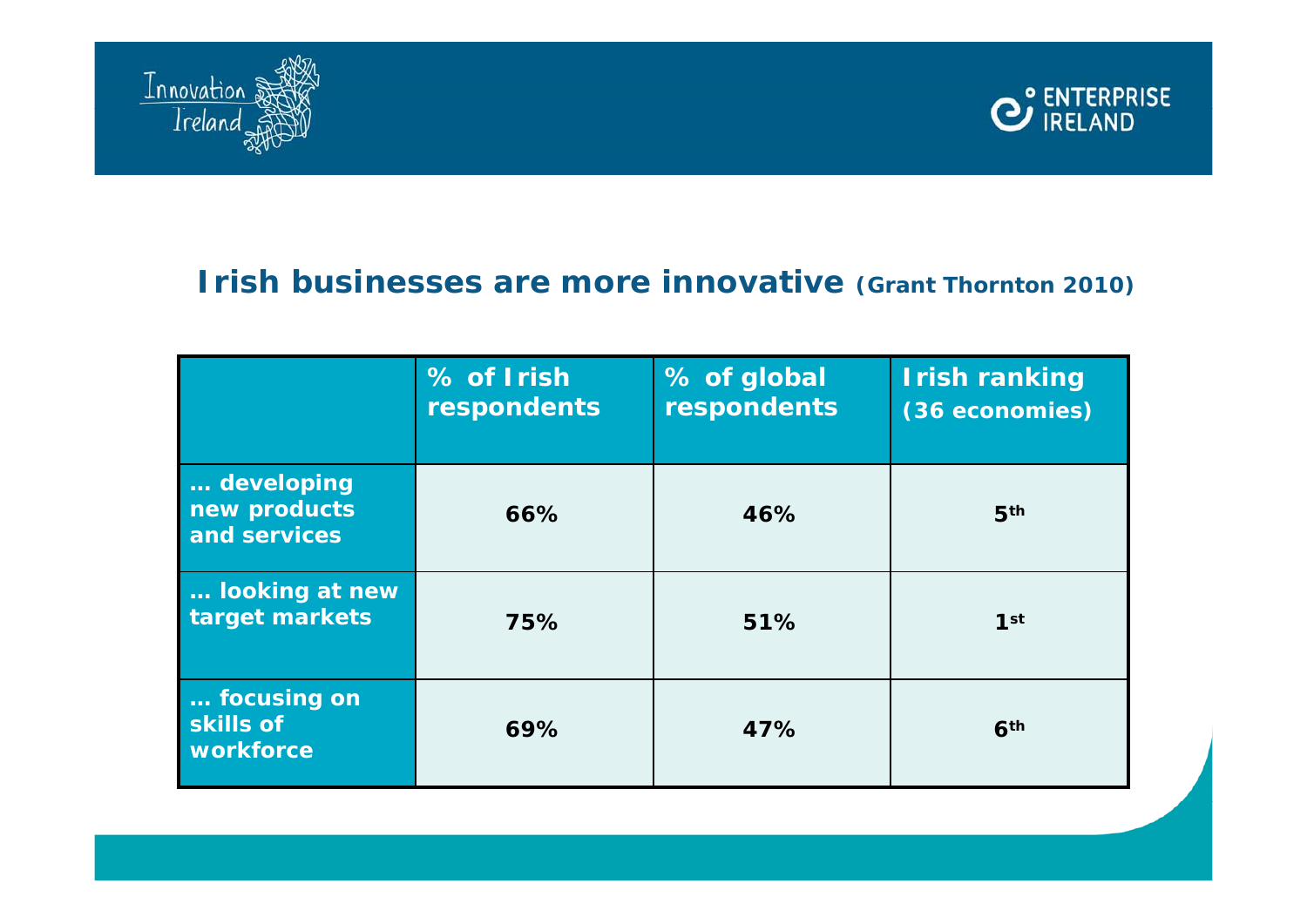



# **What is Enterprise Ireland ?**

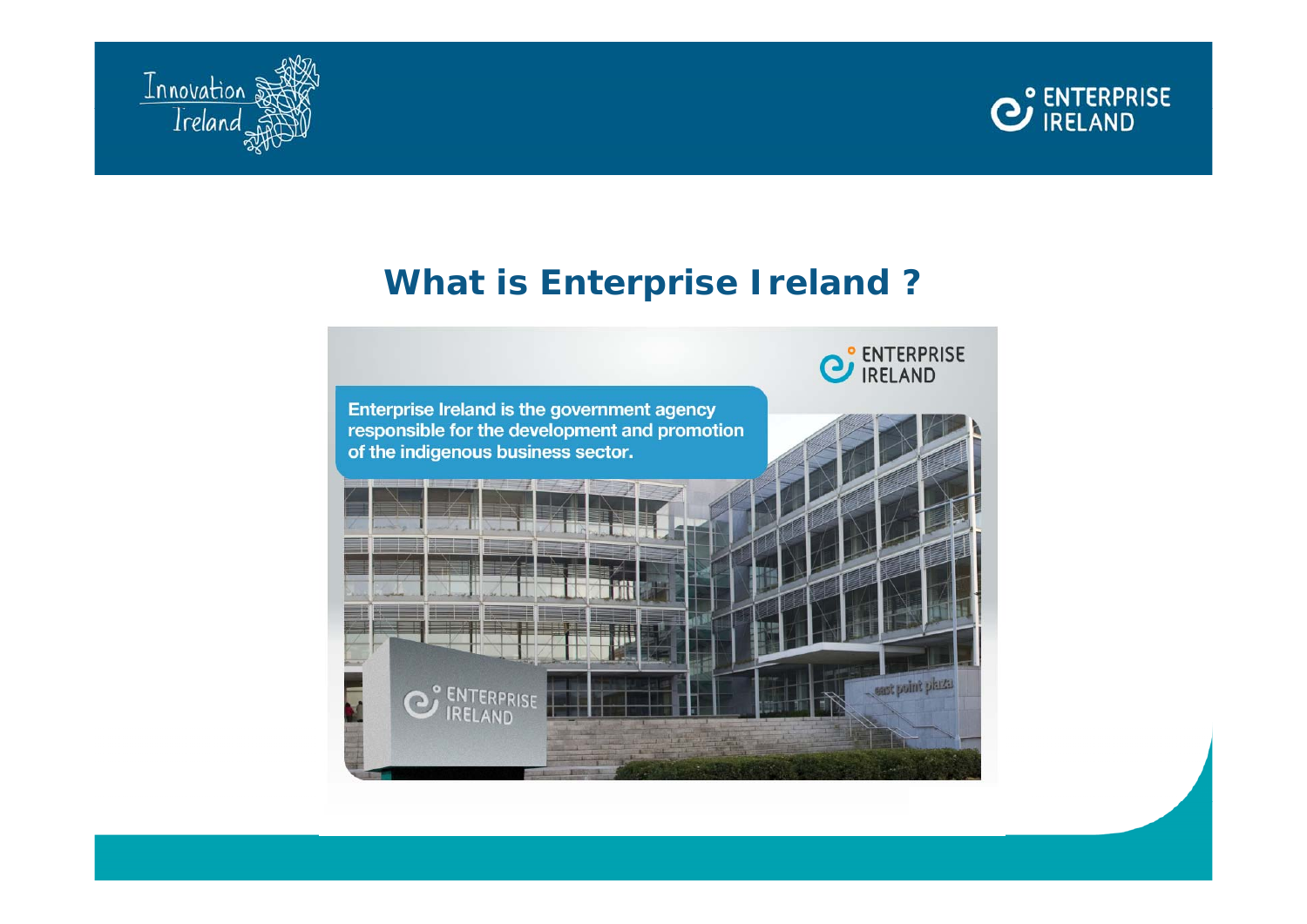



## **Enterprise Ireland – state body to develop Irish Industry**

- **Reports to Department Enterprise, Trade and Innovation**
- **Board 12**
- **Overall staff 850 150 overseas**
- **Budget 450m 8% income**
- **Overseas network 30+ offices**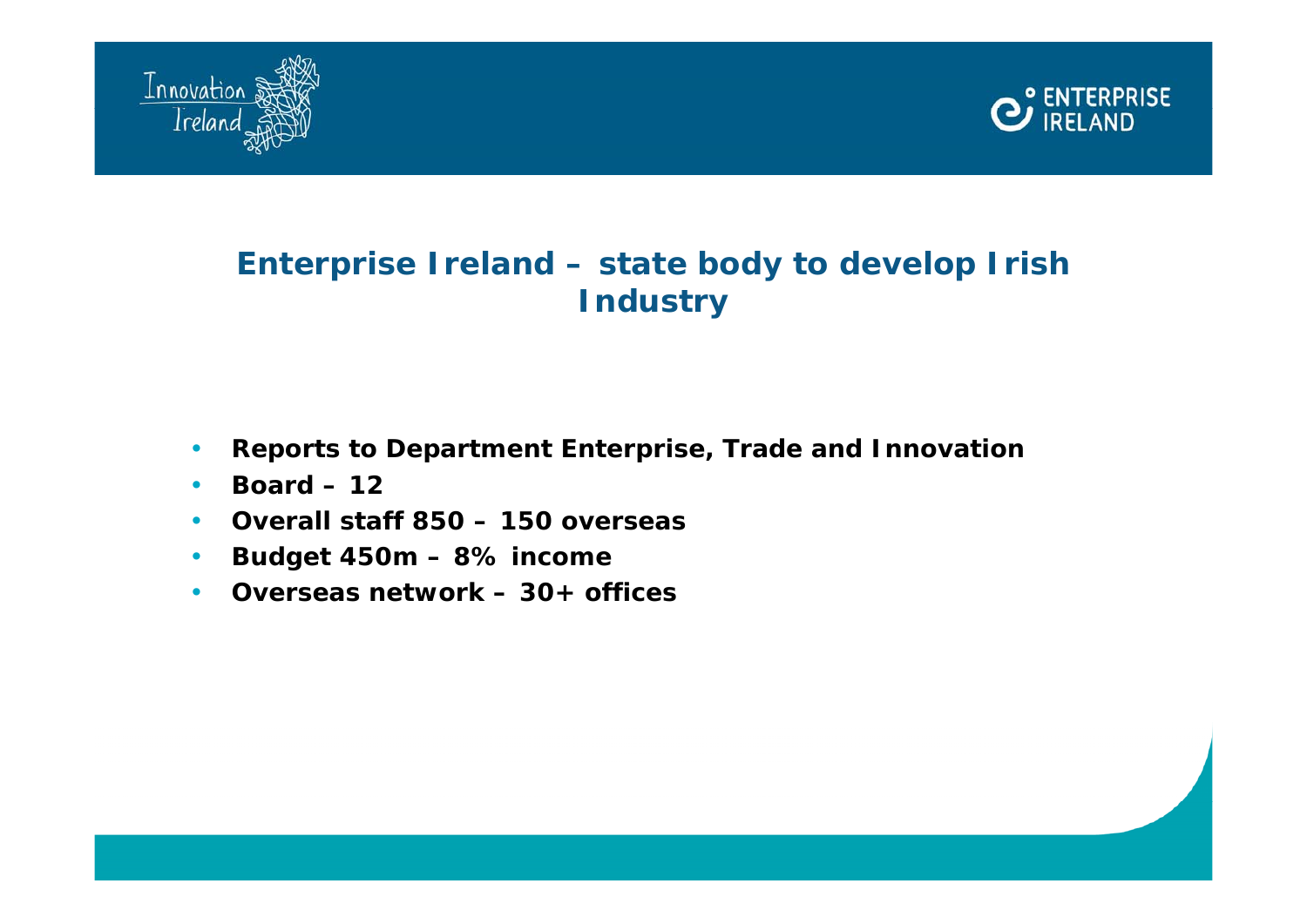



# **ENTERPRISE IRELAND MISSION**

–To accelerate the development of world-class Irish companies to achieve strong positions in global markets, resulting in increased national and regional prosperity.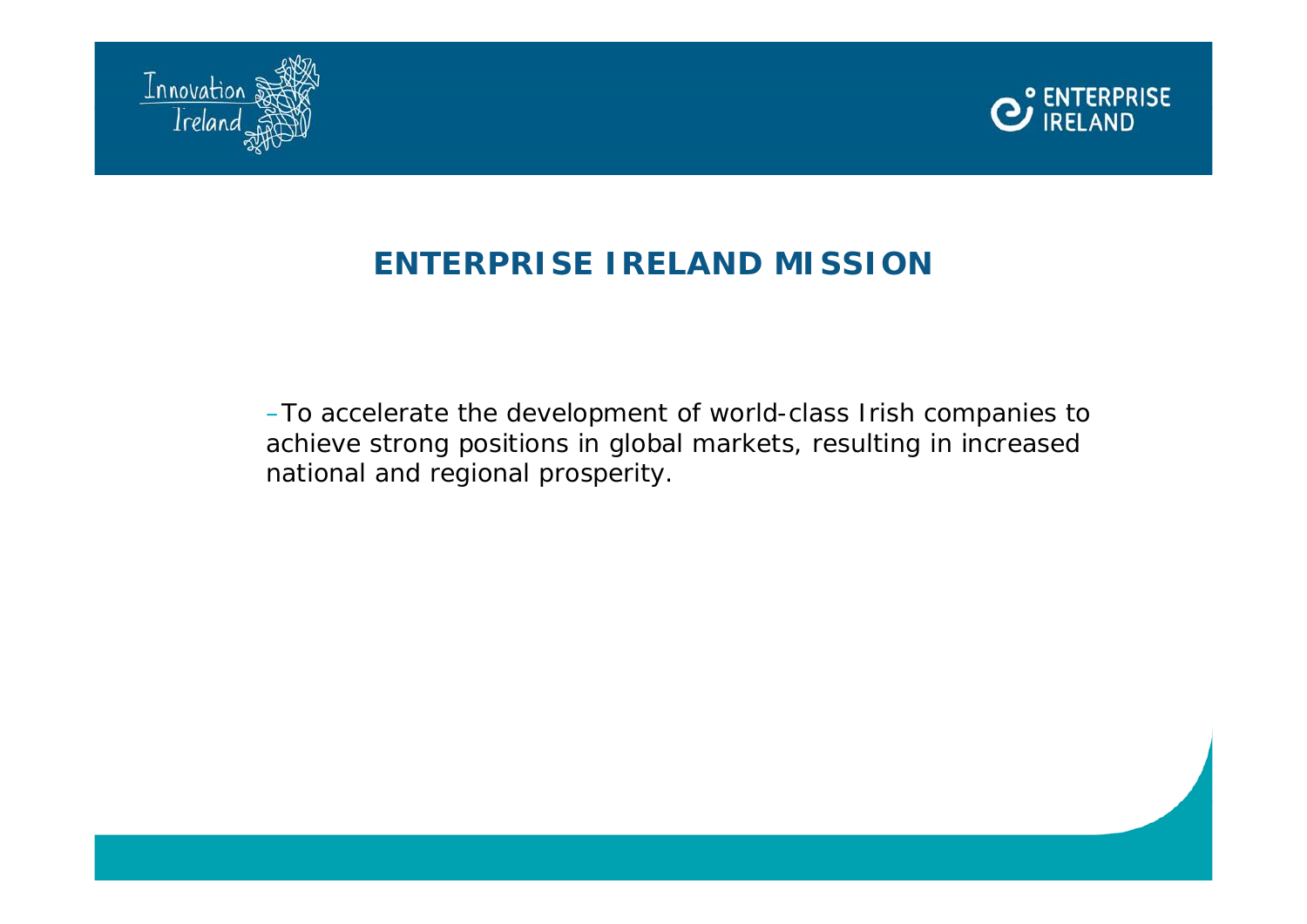



#### Enterprise Ireland has an active client base of around 3,500 companies:

#### **High Potential Sta rt-Ups**

**Entrepreneurs** starting companies with the ability to compete in world markets

#### **Scaling**

Ambitious companies with the ability to grow to scale and achieve significant global success

#### **Established SMEs**

Manufacturing and Internationally traded services companies employi ng ten or more

**MNC's**

Irish-basedfood and naturalresource companies that are overseasowned orcontrolled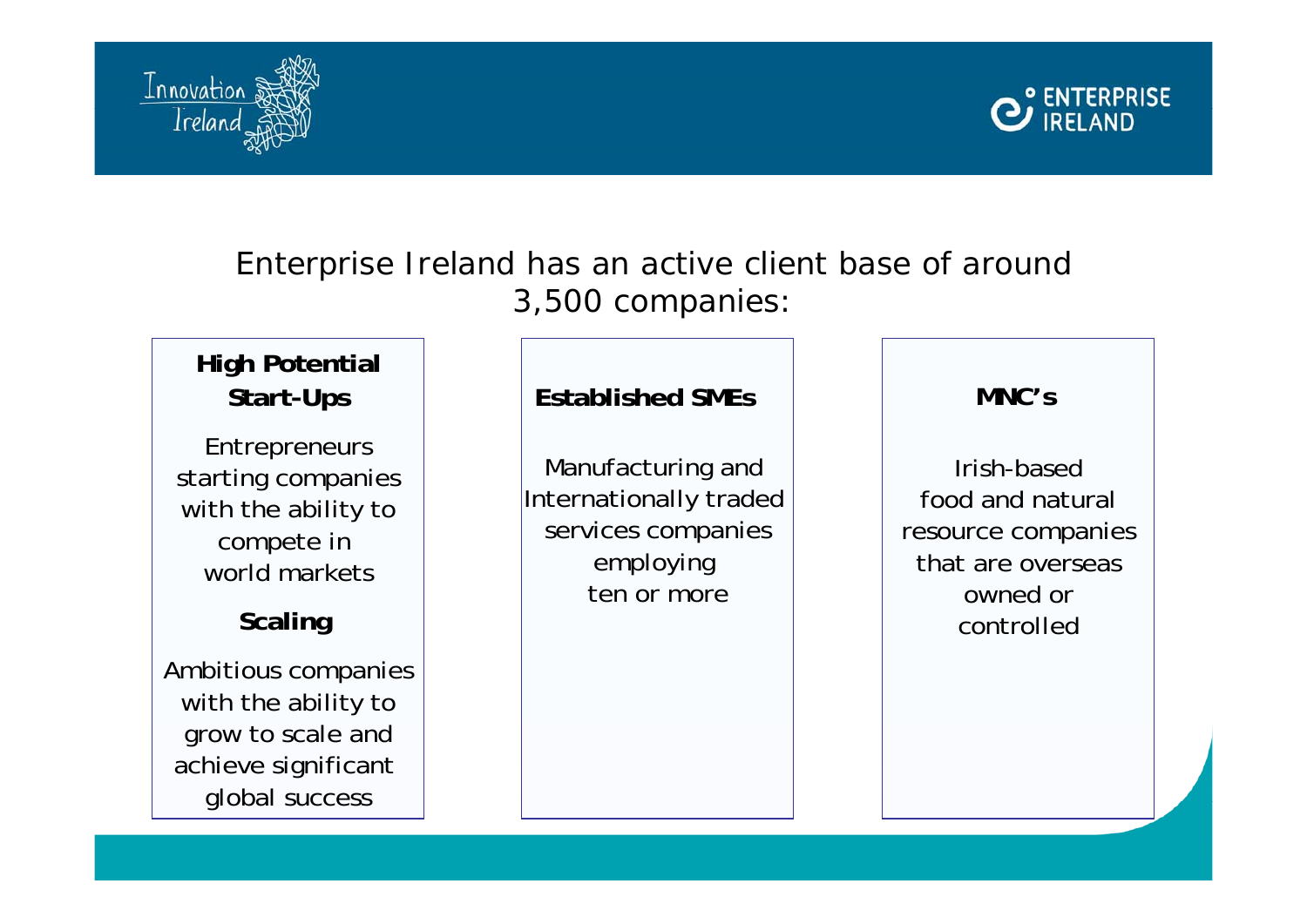



#### WE HELP IRISH COMPANIES GROW INTERNATIONALLY BY ADDRESSING KEY DRIVERS OF GROWTH WITH OUR SUPPORTS

*Company Driver of Growth*

*EI Supports to develop*

• **GOALS**

• **BUSINESS PLANNING/MENTORING** 

- 
- **OPPORTUNITY**
- **RESOURCES**

• **CAPABILITY** 

- **MANAGEMENT DEVELOPMENT**
- **OVERSEAS AND RESEARCH NETWORKS**
- **DIRECT/INDIRECT FINANCIAL SUPPORT**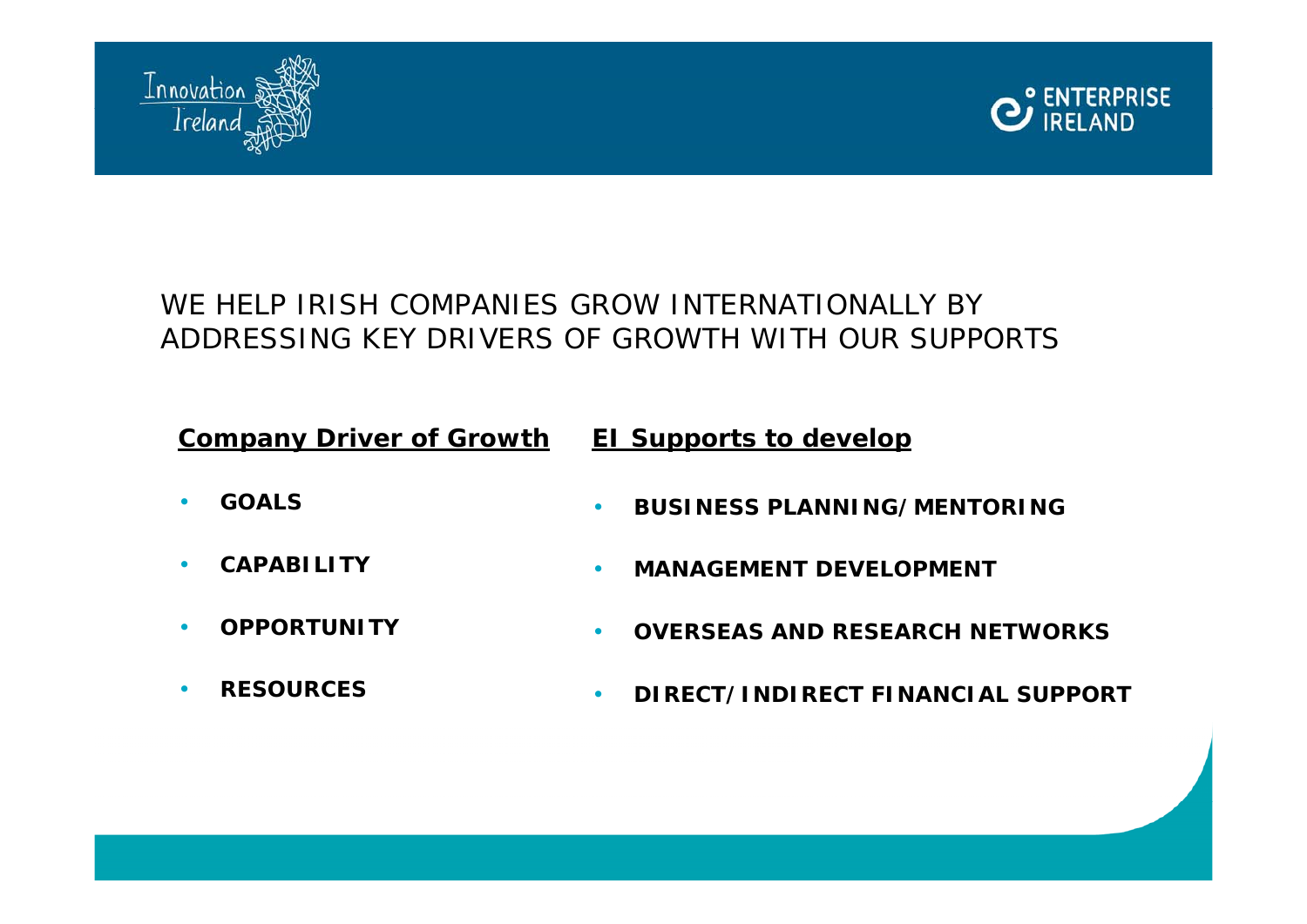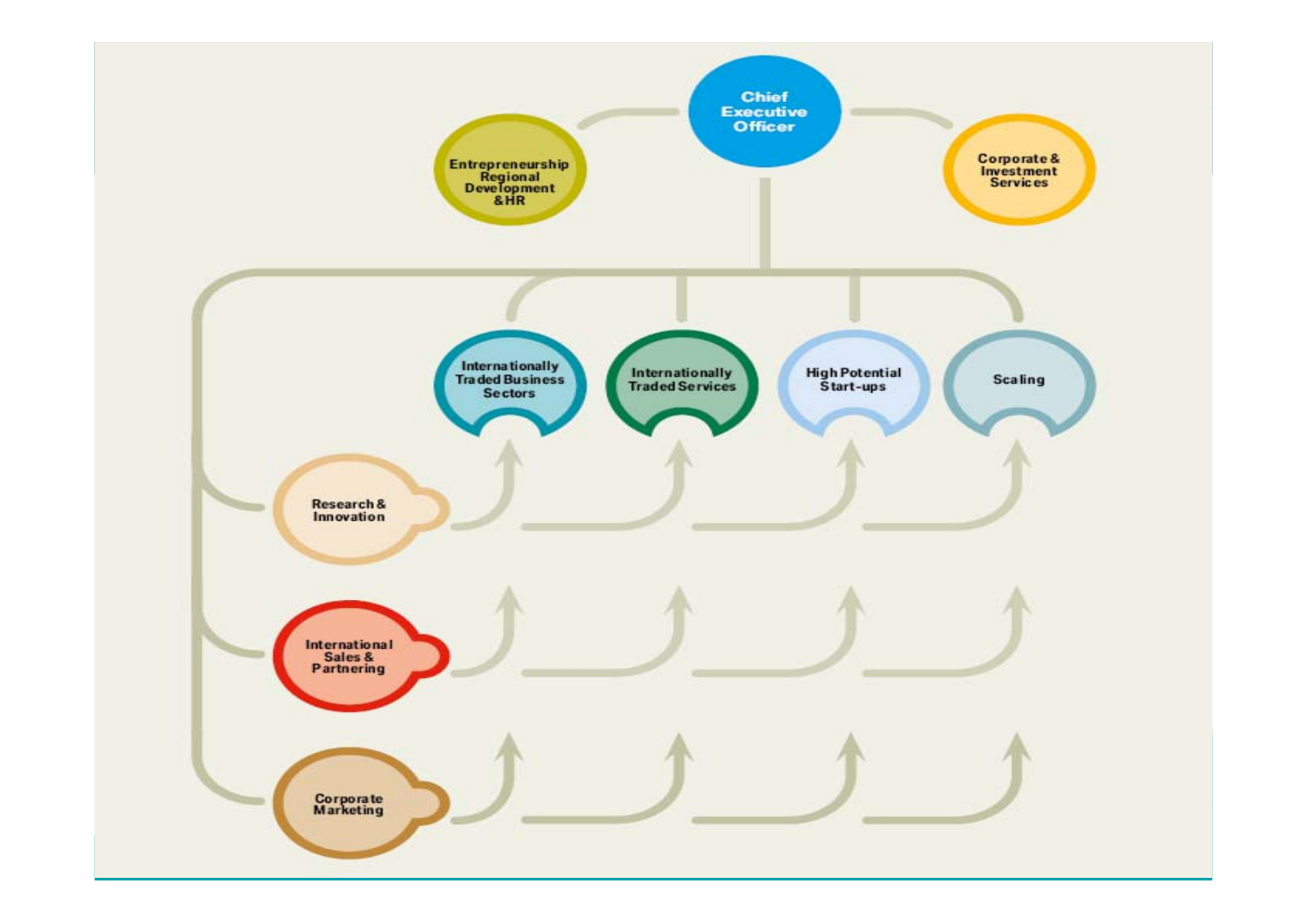



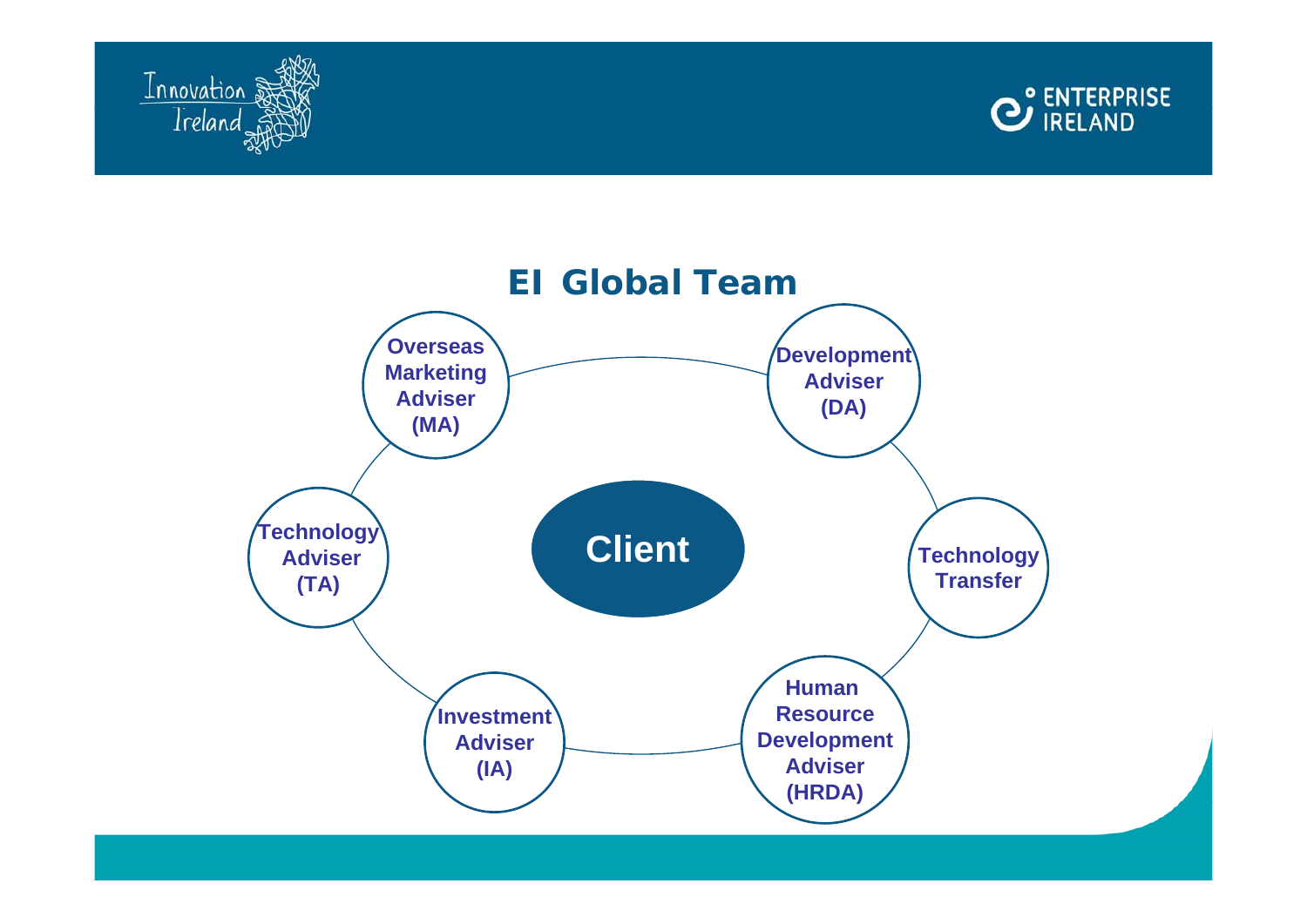



# **SUMMARY FUNDING OFFER 2011**

| <b>EXPLORING</b><br><b>INNOVATION</b>                                                                                                                                              | <b>START-UPS</b>                                                 | <b>INNOVATION/</b><br><b>COMPETITIVENESS</b>                                         | <b>EXPANSION</b>                                                                                                                                                                                                                                   |
|------------------------------------------------------------------------------------------------------------------------------------------------------------------------------------|------------------------------------------------------------------|--------------------------------------------------------------------------------------|----------------------------------------------------------------------------------------------------------------------------------------------------------------------------------------------------------------------------------------------------|
| <b>Going Global</b><br>$\bullet$<br>Line Management<br>E-business<br>Mentors online<br>Consultancy online<br>Feasibility online<br>FP7<br>Trade Fair online<br><b>BAP 1 online</b> | $\star$<br>• HPSU Equity<br><b>HPSU Feasibility</b><br>$\bullet$ | $\star$<br>• R&D Fund<br>• Key Manager Grant<br>Lean Initiative (new)<br>• GreenTech | <b>Enterprise Stabilisation</b><br>Fund (ESF)<br><b>Customised Expansion</b><br>$\bullet$<br><b>Finance</b><br><b>New Market Research</b><br>Programme (new)<br>Job Expansion Fund (new)<br><b>Graduate Market</b><br>$\bullet$<br>Placement (new) |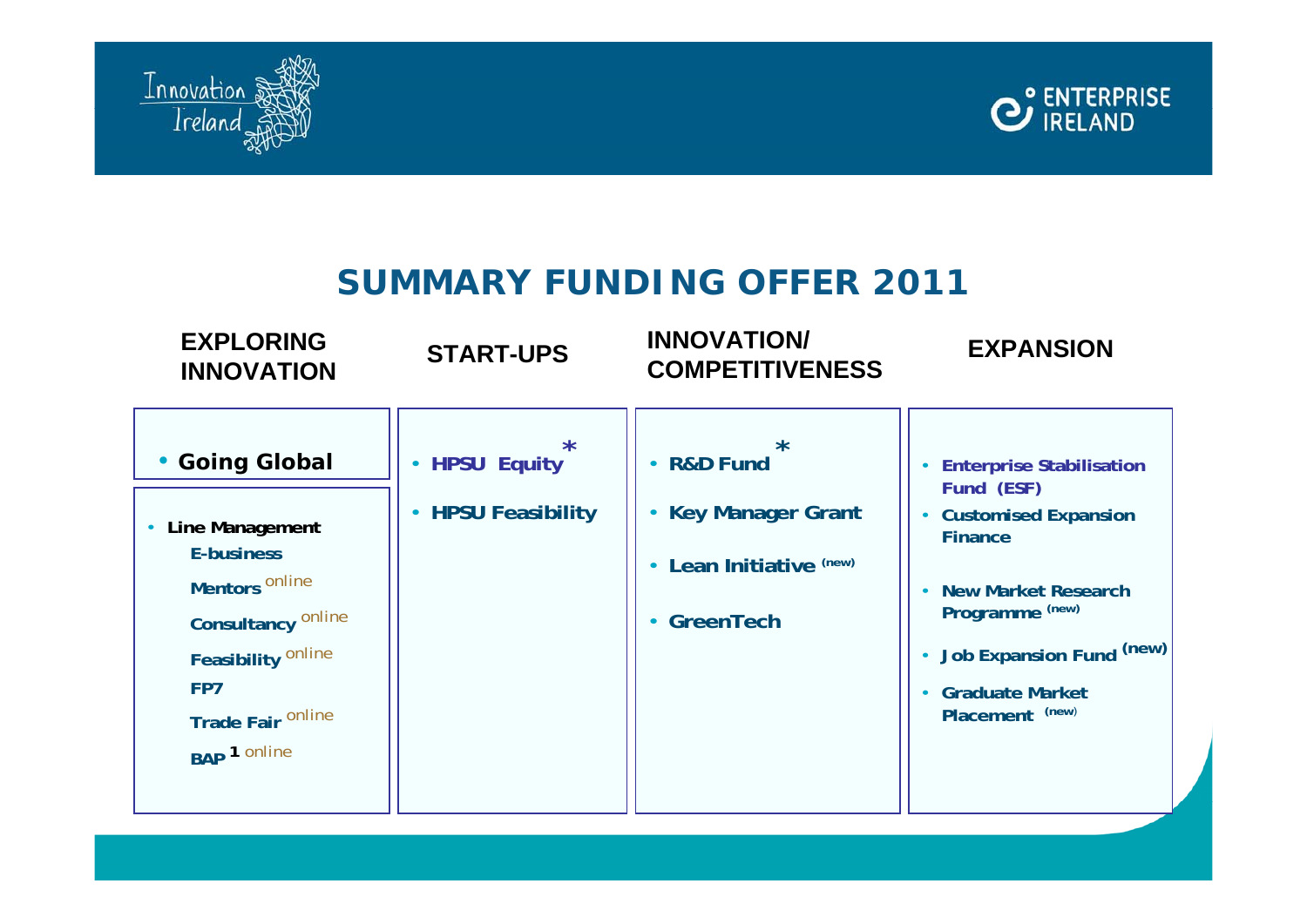



# **Proposed Strategic Targets for 2011**

| Strategic Target                                                 | Target<br>2011 |
|------------------------------------------------------------------|----------------|
| New Jobs Created by Industry                                     | 8,500          |
| <b>Total Exports</b>                                             | €14.3bn        |
| <b>Innovative HPSU</b>                                           | 85             |
| Clients Engaged in Meaningful R&D €100k                          | 725            |
| Clients Engaged in Significant R&D €2m                           | 54             |
| El Clients achieving Total Sales €20m                            | 200            |
| Increase in Productivity (Growth in Value Added per<br>Employee) | 6.3%           |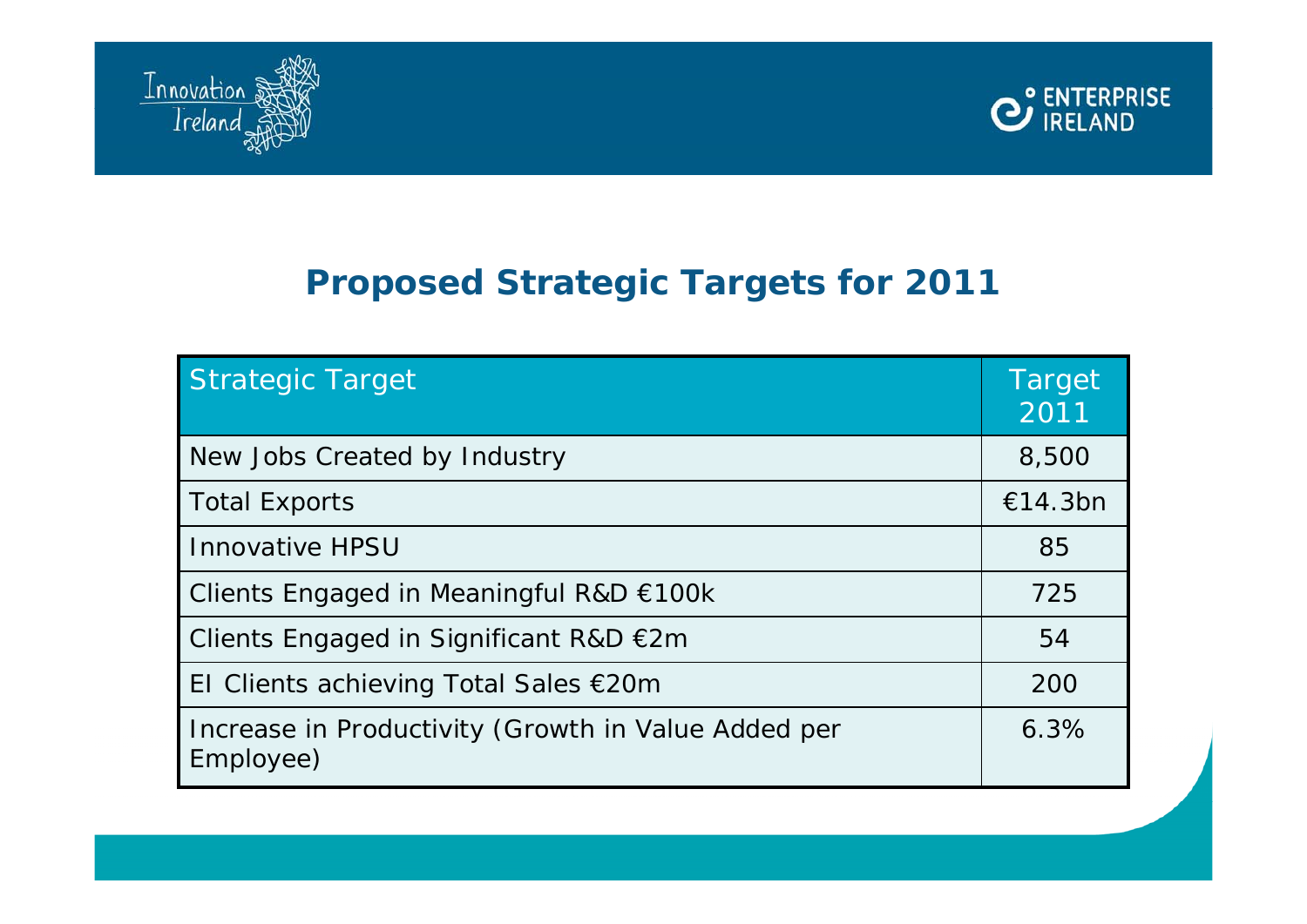



# **Issues/learnings**

- **Commercialisation**
- **Flow of start-ups**
- **Scaling/gazelles**
- **Growth finance for privately-owned companies**
- **Competitiveness drive**
- **Strength and ambitions of average "steady-state" companies**
- **Availing of the opportunities of the MNCs present in Ireland**
- **Ensuring supportive business environment** 
	- **Banks**
	- **Tax**
	- **Skills**
	- **Infrastructure**
- **Being competitive, viable and growing in high-cost small open economy**